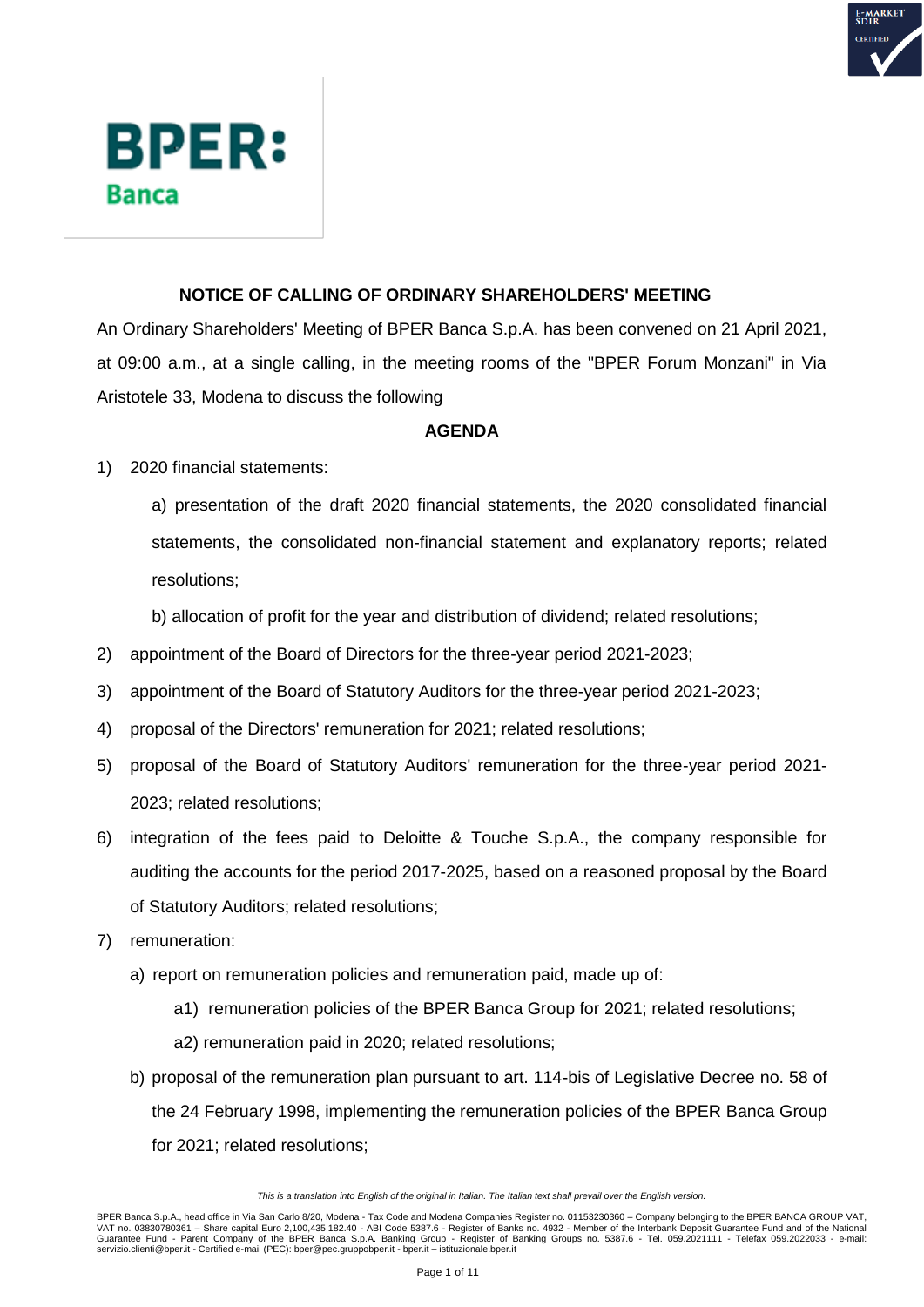

c) authorisation for the purchase and disposal of treasury shares for the "2019-2021 Long-Term Incentive Plan aimed at key personnel", for the 2021 MBO incentive plan and for any severance payments; related resolutions.

It should be noted that, taking into account the continuing necessity for caution to avoid risk situations because of the persistent severity of the COVID-19 epidemic, and therefore in compliance with the fundamental principles of protecting the health of the Company's shareholders, employees, representatives and consultants, pursuant to the provisions of article 106, paragraph 4, of Legislative Decree no. 18, converted by Law no. 27, as last amended by Decree Law no. 183 of 31 December 2020, converted with amendments by Law no. 21 of 26 February 2021, participation at the Shareholders' Meeting of those entitled to attend will take place, without access to the meeting rooms, **exclusively through the designated representative pursuant to art. 135-undecies of Legislative Decree no. 58 of 24 February 1998**, as described below**.**

The participation of the directors, statutory auditors, secretary to the meeting and designated representative will take place in compliance with the containment measures provided for by law; some of the officers will participate by means of teleconferencing systems, in compliance with current regulations, where applicable.

\* \* \* \* \*

# **Instructions**

#### **1) Procedures for taking part in and voting at the Shareholders' Meeting**

Pursuant to art. 83-sexies of Legislative Decree no. 58 of 24 February 1998 (the "Consolidated Finance Act" or "CFA"), those entitled to attend and vote at the Shareholders' Meeting, without access to the meeting rooms and exclusively in the manner specified below, shall be persons from whom BPER Banca S.p.A. ("BPER", the "Bank" or the "Company") shall have received, by the end of the 3rd market trading day prior to the date set for the Meeting (i.e. by 16 April 2021), the communication from the intermediary that holds the account on which the shares issued by the Company are registered, attesting their right to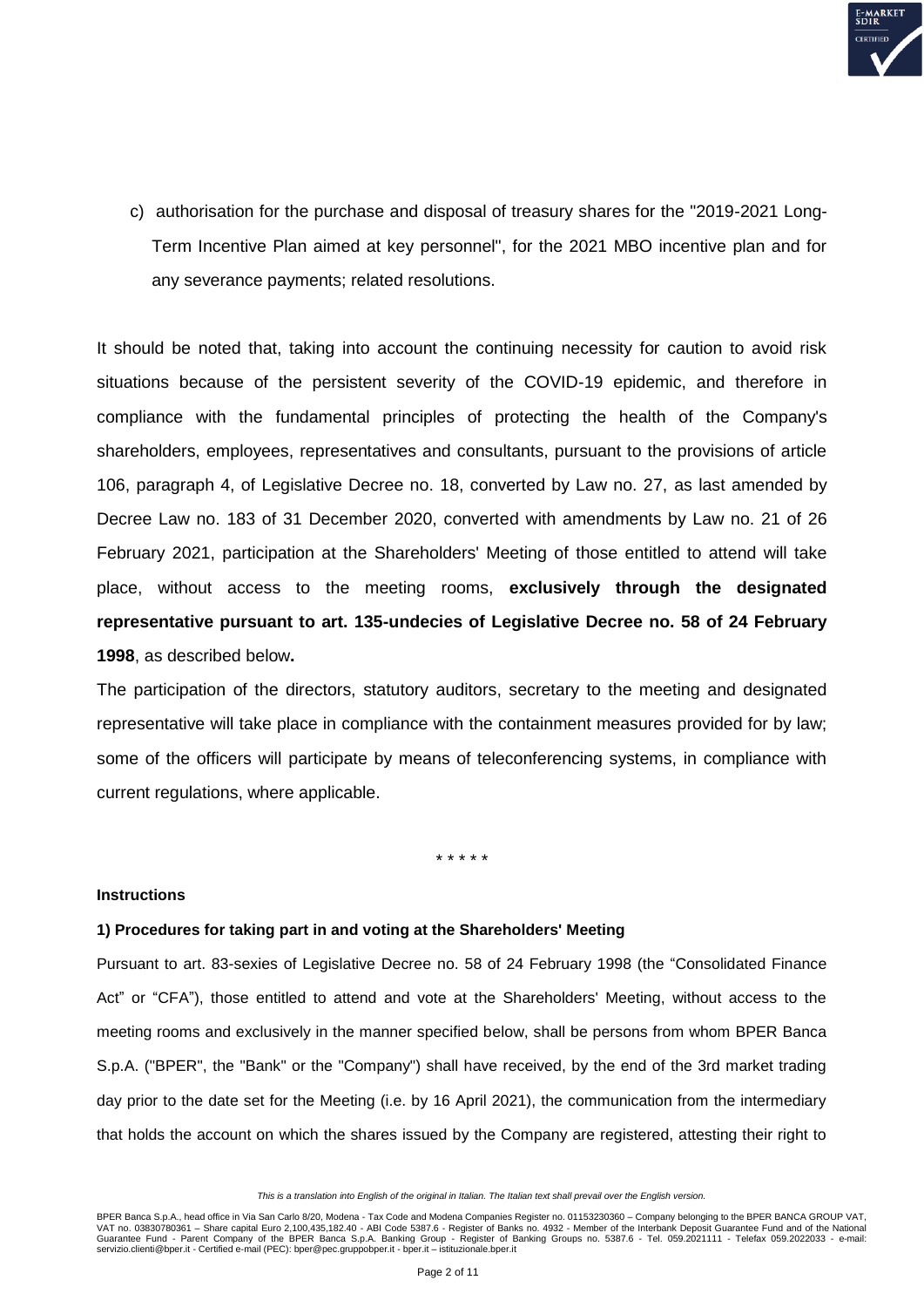

do so, based on the supporting evidence at the close of business of 12 April 2021, the 7th market trading day prior to the date set for the Shareholders' Meeting (the so-called "record date"). Any debit or credit entries in the accounts subsequent to this date shall be disregarded for the purpose of entitlement to attend and exercise voting rights at the Meeting. Accordingly, those who become owners of the shares subsequent to this date shall not be entitled to attend and vote at the Meeting.

Entitlement to attend and vote is confirmed if the communication from the intermediary attesting the right to do so at the record date, i.e. 12 April 2021, is received by the Company by the start of the Meeting. There are no procedures for remote or postal voting.

# **2) Additions to the agenda, submission of proposed resolutions on matters already on the agenda and the right to raise questions at the Meeting**

Pursuant to art. 126-bis of the CFA, shareholders representing, individually or jointly, at least one fortieth of the share capital (2.5%) may, within 10 days from publication of the notice of calling of the Meeting, ask for items to be added to the agenda or submit proposed resolutions on matters already on the agenda.

Taking into account the continuing need for caution, such requests can be submitted by e-mail to assembleabperbanca@pec.gruppobper.it, adding as the subject of the e-mail the words "Ordinary Shareholders' Meeting April 2021 - Items to be added to the agenda".

The requests must be accompanied by information on the identity of the Shareholders submitting them by an indication of their total percentage shareholding at the date of the request and by references to the communications attesting ownership of the shares sent by the intermediaries to the Company, pursuant to

art. 43 of the Bank of Italy/Consob Joint Regulation "Single Measure on Post-Trading" of 13 August 2018.

Shareholders who ask for an item to be added to the Agenda have to prepare a report explaining the reason for the motions on the new items they wish to address, or the reason for the additional motions on items already on the Agenda. The report must be sent to the Company in the same manner as explained above, by the deadline established by law.

Additions to the Agenda are not allowed for topics on which, by law, the Shareholders' Meeting decides on proposals made by the Board of Directors or on the basis of a plan or a report prepared by the latter, other than those indicated in article 125-ter, para. 1 of the CFA.

Those who have the right to vote can raise questions on items on the agenda prior to the Meeting,

*This is a translation into English of the original in Italian. The Italian text shall prevail over the English version.*

BPER Banca S.p.A., head office in Via San Carlo 8/20, Modena - Tax Code and Modena Companies Register no. 01153230360 – Company belonging to the BPER BANCA GROUP VAT, VAT no. 03830780361 – Share capital Euro 2,100,435,182.40 - ABI Code 5387.6 - Register of Banks no. 4932 - Member of the Interbank Deposit Guarantee Fund and of the National<br>Guarantee Fund - Parent Company of the BPER Banc servizio.clienti@bper.it - Certified e-mail (PEC): bper@pec.gruppobper.it - bper.it – istituzionale.bper.it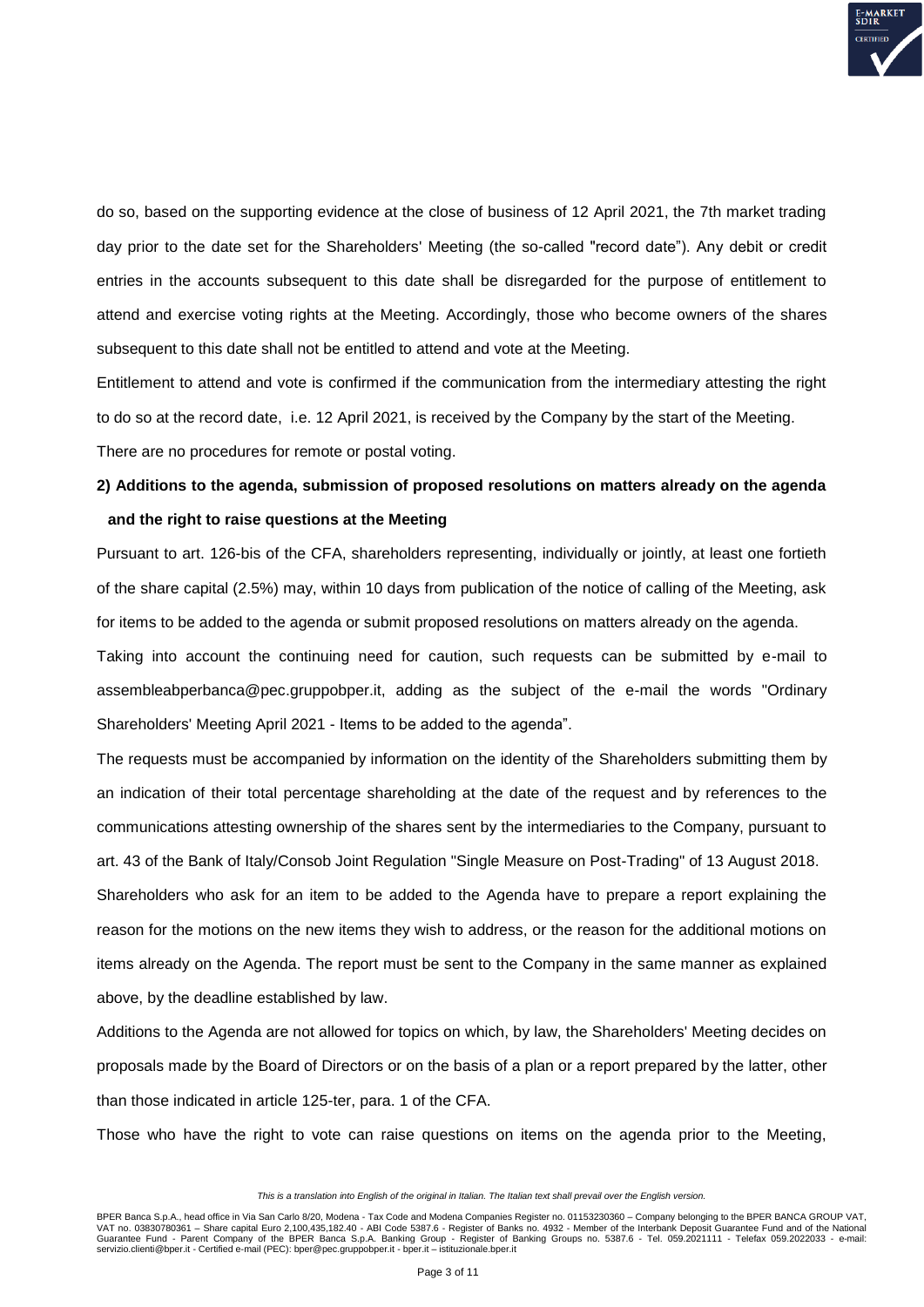

pursuant to art. 127-ter of the CFA, by submitting them - again taking into account the continuing need for caution - by e-mail to assembleabperbanca@pec.gruppobper.it, adding as the subject of the e-mail the words "Ordinary Shareholders' Meeting April 2021 - questions/interventions on the matters on the agenda", by the record date, i.e. by 12 April 2021. Entitlement to the right to vote has to be certified at the same time as submitting the questions, or later providing it is within the 3rd day following the record date, by making reference to the communication sent by the intermediary to the Company pursuant to art. 43 of the Bank of Italy/Consob Joint Regulation "Single Measure on Post-Trading" of 13 August 2018.

Questions received by these deadlines will be answered at least 2 days before the Meeting and will also be published on the Company's website www.bper.it – Sito Istituzionale > Governance > Shareholders' Meeting.

The Company can provide a joint answer to questions with the same content.

No answers will be given, not even during the Meeting, to questions raised prior to it, when the information requested has already been provided in a "question and answer" format in the specific section of the Company's website or when the answer has already been published as required by law.

With the same methods and by the same deadline as for the submission of questions, those who have the right to vote can send the Company written interventions on the items on the agenda. At least 2 days prior to the Meeting, the Company will make these interventions available to the public on the Bank's website www.bper.it - Sito Istituzionale > Governance > Shareholders' Meeting and subsequently as attachments to the minutes of the Meeting.

Questions and interventions can be presented simultaneously in a single document.

## **3) Intervention through the designated representative as per art. 135-undecies of the CFA**

Those entitled to vote who are planning to attend the Shareholders' Meeting have to be represented, free of charge, by the designated representative as per art 135-undecies of the CFA (the "Designated Representative") by granting a specific proxy containing voting instructions on all or some of the motions on the agenda. The proxy shall only be effective for items on the agenda for which voting instructions have been given. The granting of a proxy to the Company's designated representative has to take place by the end of the 2nd market trading day prior to the date set for the Meeting, i.e. by 19 April 2021, in accordance with the procedures indicated and by use of the specific form that will be available on the Bank's website

*This is a translation into English of the original in Italian. The Italian text shall prevail over the English version.*

BPER Banca S.p.A., head office in Via San Carlo 8/20, Modena - Tax Code and Modena Companies Register no. 01153230360 – Company belonging to the BPER BANCA GROUP VAT, VAT no. 03830780361 – Share capital Euro 2,100,435,182.40 - ABI Code 5387.6 - Register of Banks no. 4932 - Member of the Interbank Deposit Guarantee Fund and of the National<br>Guarantee Fund - Parent Company of the BPER Banc servizio.clienti@bper.it - Certified e-mail (PEC): bper@pec.gruppobper.it - bper.it – istituzionale.bper.it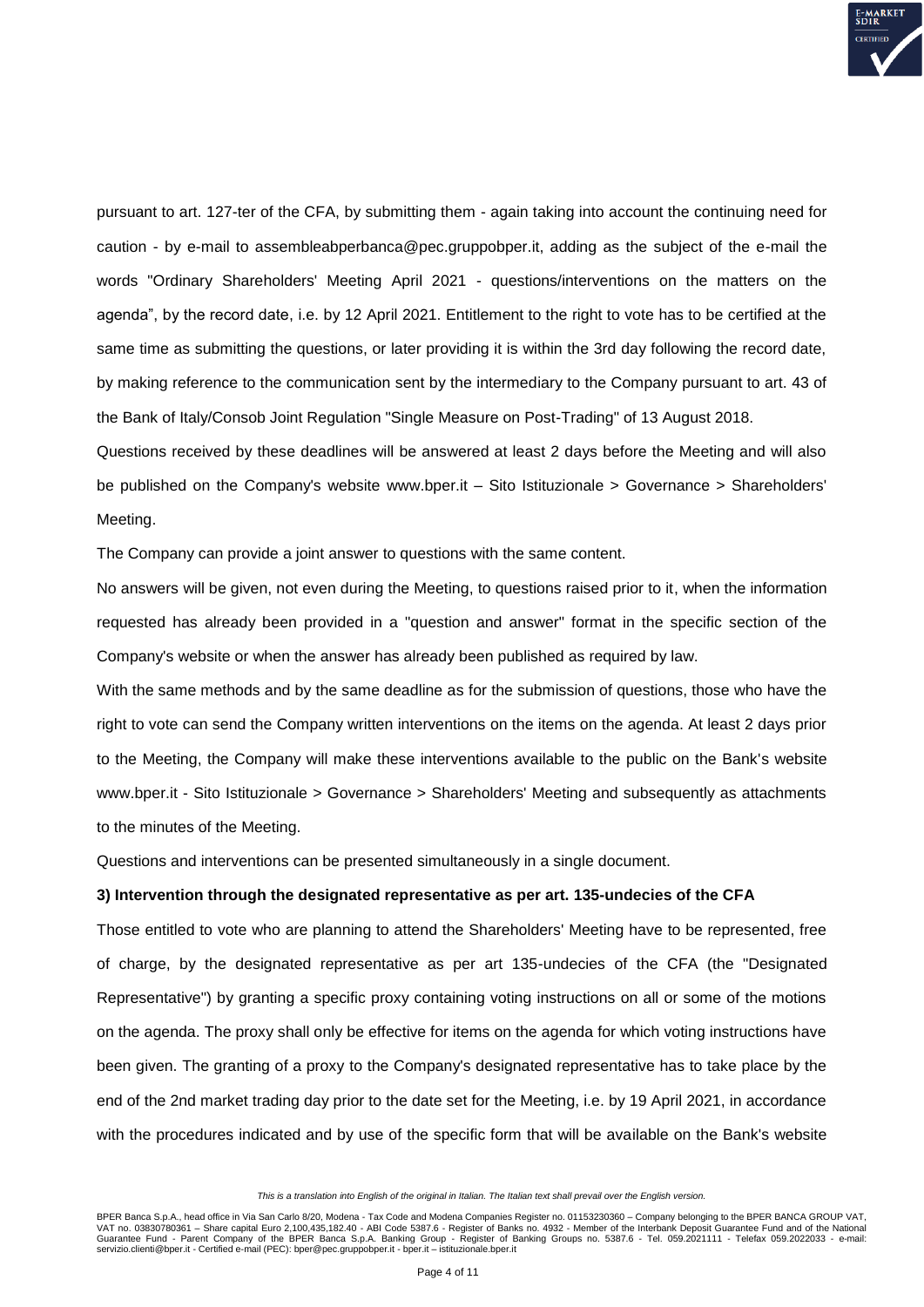

(www.bper.it – Sito Istituzionale -> Governance > Shareholders' Meeting), also with the procedures that those entitled can use to notify the proxies electronically, as well as to revoke the proxy and the voting instructions given by the same deadline.

The Company has identified Computershare S.p.A. as its Designated Representative with registered office in Via Mascheroni 19, Milan and offices in Via Nizza 262/73, Turin.

#### **4) Granting of proxies pursuant to art.135-novies of the CFA**

Those who do not intend to intervene in the way foreseen in art. 135-undecies of the CFA can alternatively intervene by conferring on the same Designated Representative a proxy or sub-proxy pursuant to art. 135 novies of the CFA, necessarily with voting instructions for the proposals on the agenda. The proxy or subproxy must be sent by 12 noon on 20 April 2021 to the Designated Representative in the manner indicated and by means of the specific form that will be available on the Bank's website www.bper.it - Sito Istituzionale > Governance > Shareholders' Meeting, also indicating the methods that those entitled may use to notify the proxies electronically, as well as to revoke the proxy or sub-proxy and the voting instructions given by the same deadline.

#### **5) Individual motions**

In relation to the fact that participation at the Shareholders' Meeting is foreseen exclusively through the Designated Representative, pursuant to art. 126-bis, paragraph 1, third sentence, of the CFA, those who have the right to vote can, by 6 April 2021, individually submit motions on topics already on the agenda, by sending them - taking into account the continuing need for caution - by e-mail to the Designated Representative at bper@pecserviziotitoli.it, as well as to assembleabperbanca@pec.gruppobper.it, adding as the subject of the e-mail the words "Ordinary Shareholders' Meeting April 2021 - individual motions".

Motions must contain the text of the resolution and be accompanied by information relating to the identity of the presenter and the percentage of share capital held on the date of presentation, as well as references to the communication sent by the intermediary to the Company pursuant to art. 43 of the Bank of Italy/Consob "Single Measure on Post-Trading" of 13 August 2018".

Motions that are validly presented will be made available to the public, by the Company, on the Bank's website www.bper.it - Sito Istituzionale > Governance > Shareholders' Meeting, as well as with the other appropriate means.

*This is a translation into English of the original in Italian. The Italian text shall prevail over the English version.*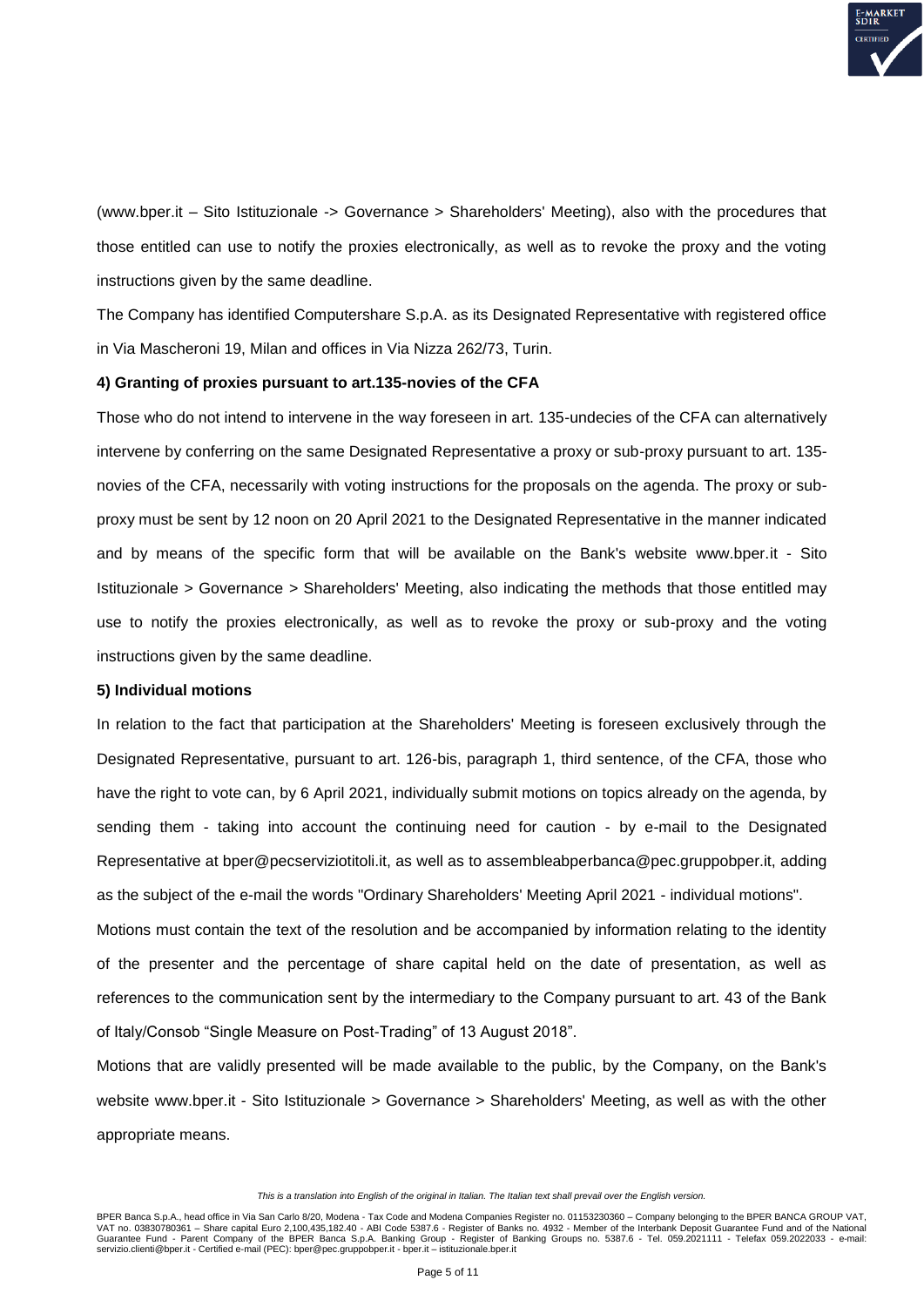

The deadline for submitting such motions, set at the same time as the publication deadline for requests for adding items to the agenda and motions pursuant to art. 126-bis, paragraph 1, first sentence, of the CFA, allows those who are interested in making individual proposals to consider what has been published by the Company in relation to the matters on the agenda and, at the same time, allows the Designated Representative to prepare the forms for granting proxies pursuant to art. 135-undecies and art. 135-novies of the CFA, so that those entitled to vote can evaluate, simultaneously and with sufficient advance notice, all of the requests and proposals submitted before issuing their voting instructions.

## **6) Resolutions proposed by the Board of Directors, explanatory reports, documents**

The full text of the proposed resolutions, together with the related explanatory reports and the other documents concerning the items on the agenda shall be made available, in accordance with the legal and regulatory requirements, at the Company's registered office, on the Bank's website (www.bper.it – Sito Istituzionale > Governance > Shareholders' Meeting) and on the website of the authorised storage mechanism 1INFO.

Shareholders are entitled to examine these documents and obtain a copy of them at their own expense.

# **7) Procedures and terms for submitting lists for the election of the members of the Board of Directors and of the Board of Statutory Auditors**

In relation to points 2) and 3) on the agenda, it is recalled that the election of the Directors and Statutory Auditors is carried out on the basis of lists presented by the Shareholders, within the terms and in the manner prescribed by current regulation and in compliance with the Articles of Association.

Under penalty of inadmissibility, the presentation of lists by Shareholders has to satisfy the following requirements:

- 1) the lists must be filed at the Company's registered office within the twenty-fifth day prior to the date of the Shareholders' Meeting (therefore by 27 March 2021) with the methods laid down in current regulations;
- 2) the list must be presented by Shareholders who, individually or collectively, hold at least 1% of the share capital represented by ordinary shares for the Board of Directors and 0.50% of the share capital represented by ordinary shares for the Board of Statutory Auditors;

*This is a translation into English of the original in Italian. The Italian text shall prevail over the English version.*

BPER Banca S.p.A., head office in Via San Carlo 8/20, Modena - Tax Code and Modena Companies Register no. 01153230360 – Company belonging to the BPER BANCA GROUP VAT, VAT no. 03830780361 – Share capital Euro 2,100,435,182.40 - ABI Code 5387.6 - Register of Banks no. 4932 - Member of the Interbank Deposit Guarantee Fund and of the National<br>Guarantee Fund - Parent Company of the BPER Banc servizio.clienti@bper.it - Certified e-mail (PEC): bper@pec.gruppobper.it - bper.it – istituzionale.bper.it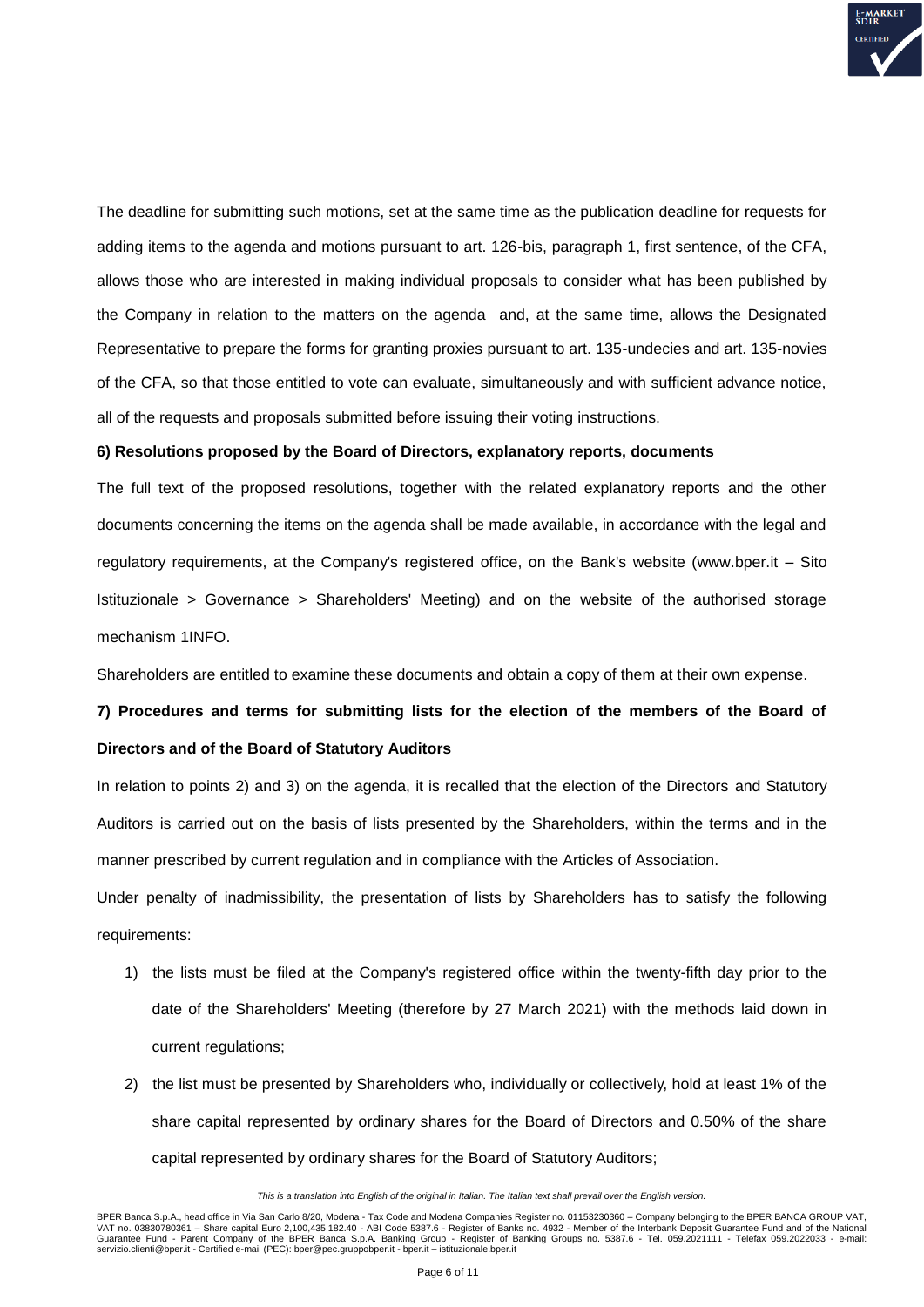

- 3) Ownership of the minimum shareholding is calculated with regard to the shares registered on the day when the list is filed at the Company;
- 4) as regard the Board of Directors, the list must indicate a number of candidates not higher than the number of Directors to be elected, therefore maximum 15 names, listed with a progressive number, while, for the Board of Statutory Auditors, the list must contain a number of candidates no higher than that of the Statutory Auditors to be elected, in two sections (one for candidates for the office of acting auditor and one for candidates for the office of alternate auditor, therefore, respectively, 3 and 2 names) and listed with a progressive number in each section;
- 5) the list for the appointment of the members of the Board of Directors which contains a number of candidates equal to three (3), must present at least one candidate belonging to the less represented gender; the list for the Board of Directors that contains a number of candidates equal to or higher than three (3), must present a number of candidates belonging to the less represented gender that ensure that the list complies with the gender balance at least to the minimum extent required by law, currently two fifths (rounding up to the next unit in the event of a fractional number); the list for the appointment of the Board of Statutory Auditors must present, in each section, a number of candidates belonging to the less represented gender that ensures, within the same section, the respect of the balance between genders at least to the minimum extent required by current legislation, i.e. two fifths;
- 6) the list for the appointment of the members of the Board of Directors must present at least a third of candidates, who meet the independence requirements established by art. 148, paragraph 3, of the CFA, by current regulation implementing art. 26 of Legislative Decree 385 of 1 September 1993, as well as by the ruling Code of Conduct of listed companies issued by Borsa Italiana S.p.A., rounding up to the next unit in the event of a fractional number. Shareholders are invited to indicate expressly on the list which candidates meet the independence requirements mentioned above;
- 7) the list for the appointment of the members of the Board of Statutory Auditors, it being understood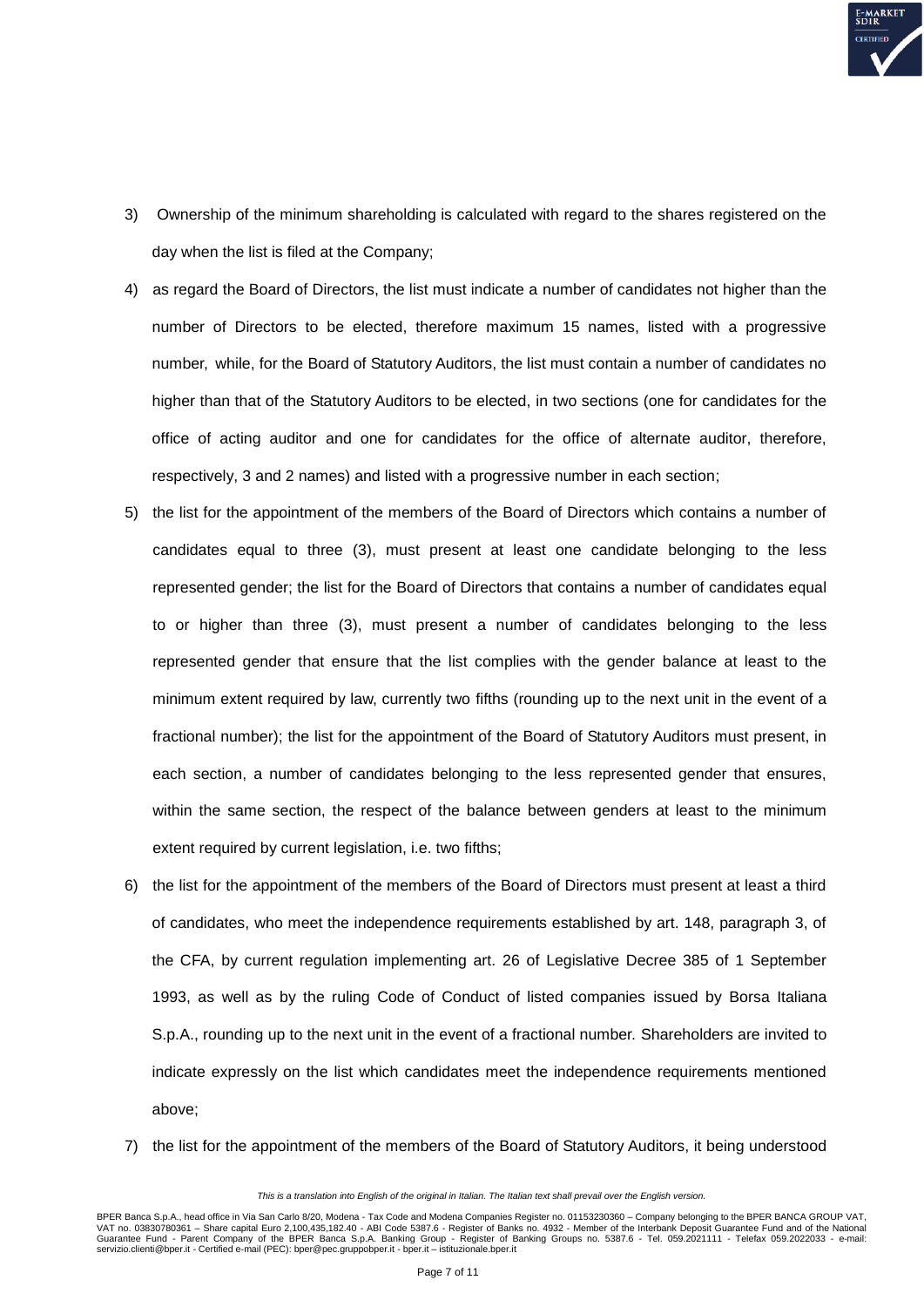

that all candidates must meet the independence requirements established by current regulations, must submit at least one (1) of the candidates for the position of Acting Auditor and at least one (1) candidate for the position of Alternate Auditor contained in the respective sections of the list, who must be enrolled in the register of auditors and have practised the profession of auditing for not less than 3 years.

Together with the list, the presenting members must file at the registered office

of the Company all of the documents and declarations required by law and by the Articles of Association, and in any case:

- (i) the declarations from each candidate accepting their candidature and confirming, under their own responsibility, the absence of reasons for which they cannot be elected or other incompatibilities, and that they meet the requirements for appointment established by the Articles of Association and by current regulations and whether they meet the independence requirements (where applicable for candidates for membership of the Board of Directors);
- (ii) a full description of the personal and professional characteristics of each candidate, with an indication of the directorships and audit appointments held in other companies;
- (iii) information on the identity of the members presenting the lists, indicating their percentage shareholding, to be confirmed according to the terms and methods established by current regulations.

As regards the office of Director, the status of candidate belonging to the less represented gender and that of candidate that meets the independence requirements can be combined in the same person.

Each candidate may only appear on one list, otherwise they will be ineligible for election.

No Shareholder can present or contribute to the presentation of more than one list of candidates, not even through a third party or trust company; a similar requirement applies for Shareholders belonging to the same group - meaning the parent company, its subsidiaries and the companies subject to joint control - or who are parties to a Shareholders' agreement regarding the shares of the Company. In the event of noncompliance, their signature will be ignored in relation to all lists.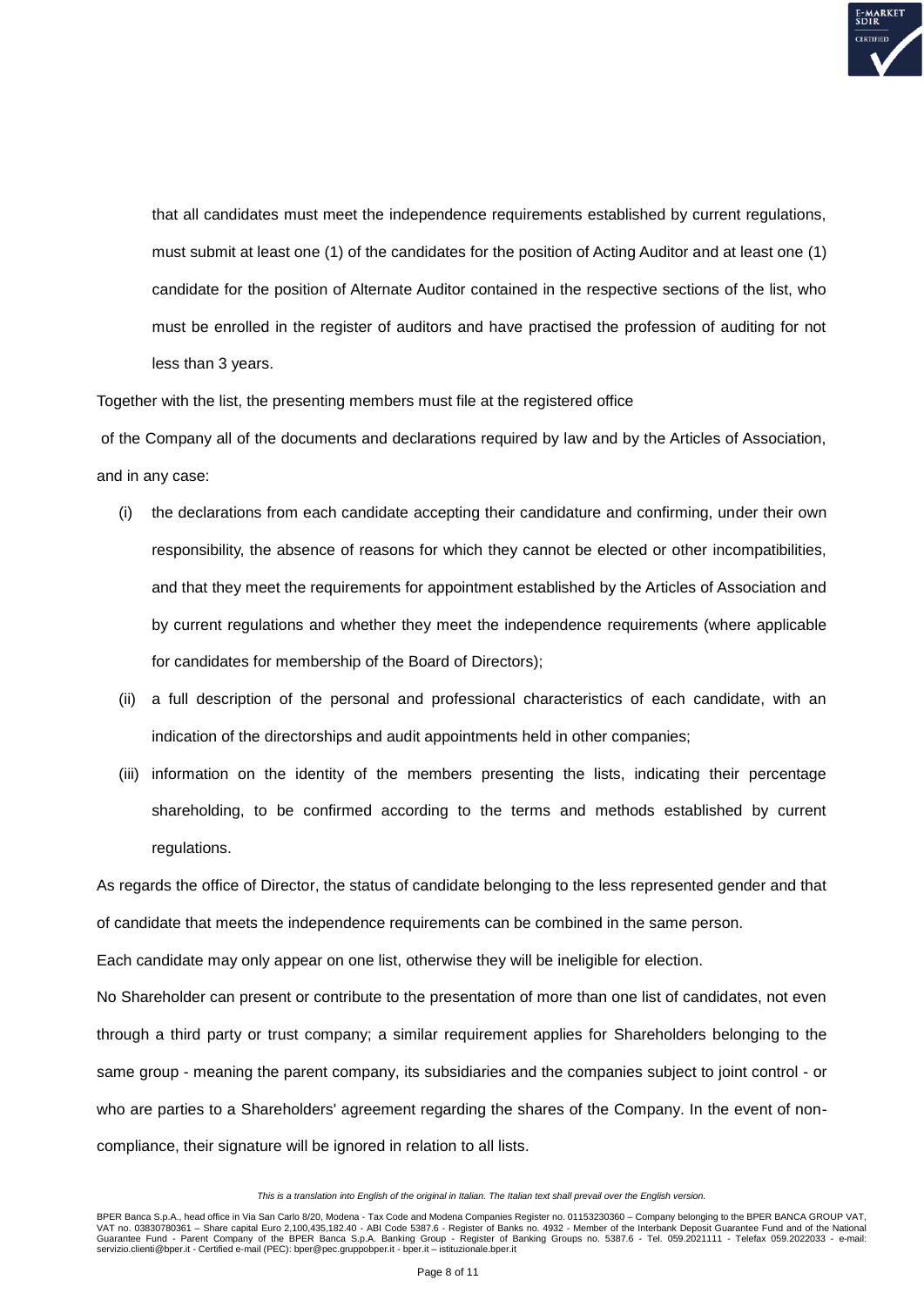

Ownership of the minimum shareholding at the date the list is deposited, required for its submission, shall be certified, at the request of the person entitled to do so, by the intermediary that holds the account on which the Company's shares are registered. The certification, to be issued in the manner required by applicable legislation, may be delivered to BPER subsequent to the lists having been deposited, providing it is delivered at the very latest by the deadline established for publication of the lists by the Company, not more than 21 days prior to the date of the Shareholders' Meeting (i.e. by 31 March 2021).

You are reminded that, in compliance with Bank of Italy requirements embodied in "Supervisory instructions for banks" contained in Circular 285 of 17 December 2013, First Part, Title IV, Chapter 1, Section IV, Paragraph 2.1, it is advisable that the notice on the personal and professional characteristics of each candidate for membership of the Board of Directors, to be deposited - in compliance with the Articles of Association - at the same time as the submission of candidatures, is inclusive of a curriculum vitae to help identify the theoretical profile for which each candidate is most suited, based on the indications given by the Board of Directors on the optimum composition of the Board in terms of quantity and quality, as outlined in the document entitled "Optimum Composition of the Board of Directors in terms of quantity and quality" published on the Bank's website – www.bper.it > Sito Istituzionale -> Governance > Shareholders' Meeting. The Shareholders retain the right to carry out their own assessments of the optimal composition of the above corporate body and to submit nominations accordingly, giving the reasons for any discrepancies from the Board's analysis.

Furthermore, the provisions of the Articles of Association regarding relations of association, as well as the provisions on the matter contained in art. 147-ter, paragraph 3, of the CFA and in articles 144-sexies, paragraph 4, lett. b) and 144-quinquies of the Regulation adopted with Consob resolution no. 11971 of 14 May 1999 ("Issuers' Regulation"), are drawn to the attention of Shareholders who intend to submit lists. In this regard, Shareholders are also invited to comply with the recommendations formulated by Consob in Communication no. DEM / 9017893 of 26 February 2009.

You are also reminded that, pursuant to art. 31, paragraph 6, of the Articles of Association and art. 144 sexies, paragraph 5, of the Issuers' Regulation, in the event that, on expiry of the deadline for filing the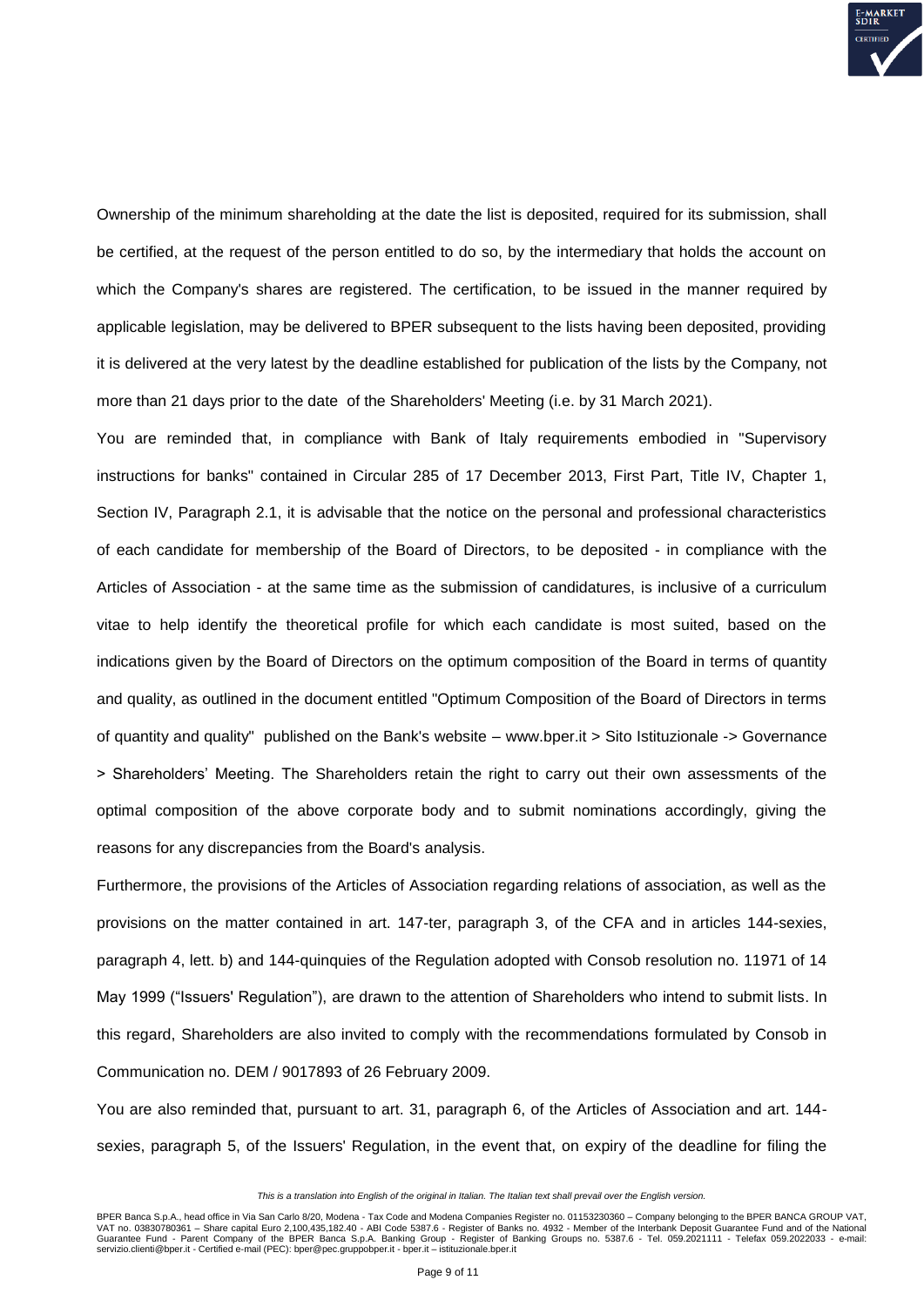

lists (27 March 2021), only one list has been filed for the appointment of the Board of Statutory Auditors or there have only been filed lists presented by Shareholders who are connected to each other, the Company will announce this in the manner prescribed by current legislation. In this case, lists may be presented up to the third day following the expiry of the aforementioned deadline (therefore by 30 March 2021) and the participation threshold for the presentation of lists (0.50% of the share capital) will be reduced by half (0.25%).

For updated information on shareholdings communicated in compliance with regulatory obligations in force, reference should be made to the websites of Consob (www.consob.it) and Borsa Italiana S.p.A. (www.borsaitaliana.it).

The documentation and declarations required by current regulations and the Articles of Association for the purpose of submitting lists of candidates must be filed within the deadline (27 March 2021), preferably taking into account the continuing need for caution - by e-mail to assembleabperbanca@pec.gruppobper.it, with an indication in the subject of the e-mail of the words "Ordinary meeting April 2021 - filing of lists", or by hand delivery to the registered office of the Bank, Corporate and Regulatory Affairs in Via San Carlo 8/29, 41121 Modena, from Monday to Friday, 9.00 a.m. to 5.00 p.m., in compliance with the provisions of art. 147-ter, paragraph 1-bis, of the CFA and by art. 144 sexies, paragraph 4-ter, of the Issuers' Regulation.

Any irregularities on the list that relate to individual candidates only entail the exclusion of the candidate concerned.

The lists submitted without complying with the above terms and conditions will be considered as not submitted and will not be admitted to the vote.

The lists will be made available to the public in accordance with the law and regulations at the registered office and on the Bank's website www.bper.it - Sito Istituzionale > Governance > Shareholders' Meeting, and in the storage mechanism 1INFO.

You are reminded that the Bank's Articles of Association are published on the Bank's website – www.bper.it - Sito Istituzionale > Governance > Documents.